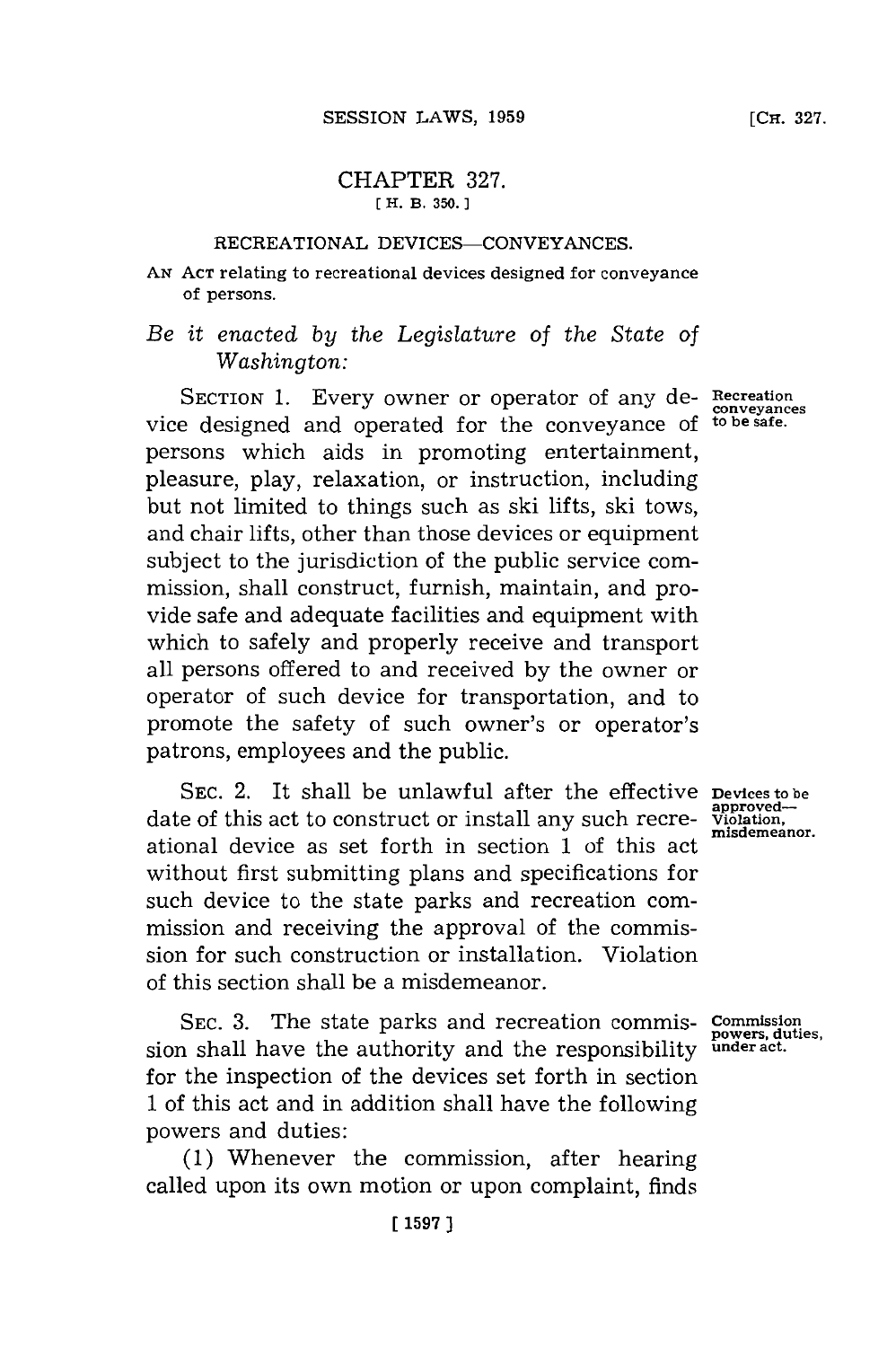that additional apparatus, equipment, facilities or devices for use or in connection with the transportation or conveyance of persons upon the devices set forth in section **1** of this act, ought reasonably to be provided, or any repairs or improvements to, or changes in, any theretofore in use ought reasonably to be made, or any additions or changes in construction should reasonably be made thereto, in order to promote the security and safety of the public or employees, it may make and serve an order directing such repairs, improvements, changes, or additions to be made.

(2) If the commission finds that the equipment, or appliances in connection therewith, or the apparatus, or other structures of the recreational device set forth in section 1 of this act are defective, and that the operation thereof is dangerous to the employees of the owner or operator of such device or to the public, it shall immediately give notice to the owner or operator of such device of the repairs or reconstruction necessary to place the same in a safe condition, and may prescribe the time within which they shall be made. If, in its opinion, it is needful or proper, the commission may.forbid the operation of the device until it is repaired and placed in a safe condition.

Unlawful SEC. 4. It shall be unlawful for any owner or **operation**, SEC. 4. It shall be unlawful for any owner or operator of the recreational devices set forth in section **1** of this act to knowingly and wilfully operate any such device that is defective. Violation of this section shall constitute a misdemeanor.

**inspector SEC. 5.** The state parks and recreation commis sion shall employ or retain a person qualified in engineering experience and training who shall be designated as the inspector of recreational devices, and may employ such additional employees as are necessary to properly administer this act. The inspector and such additional employees may be hired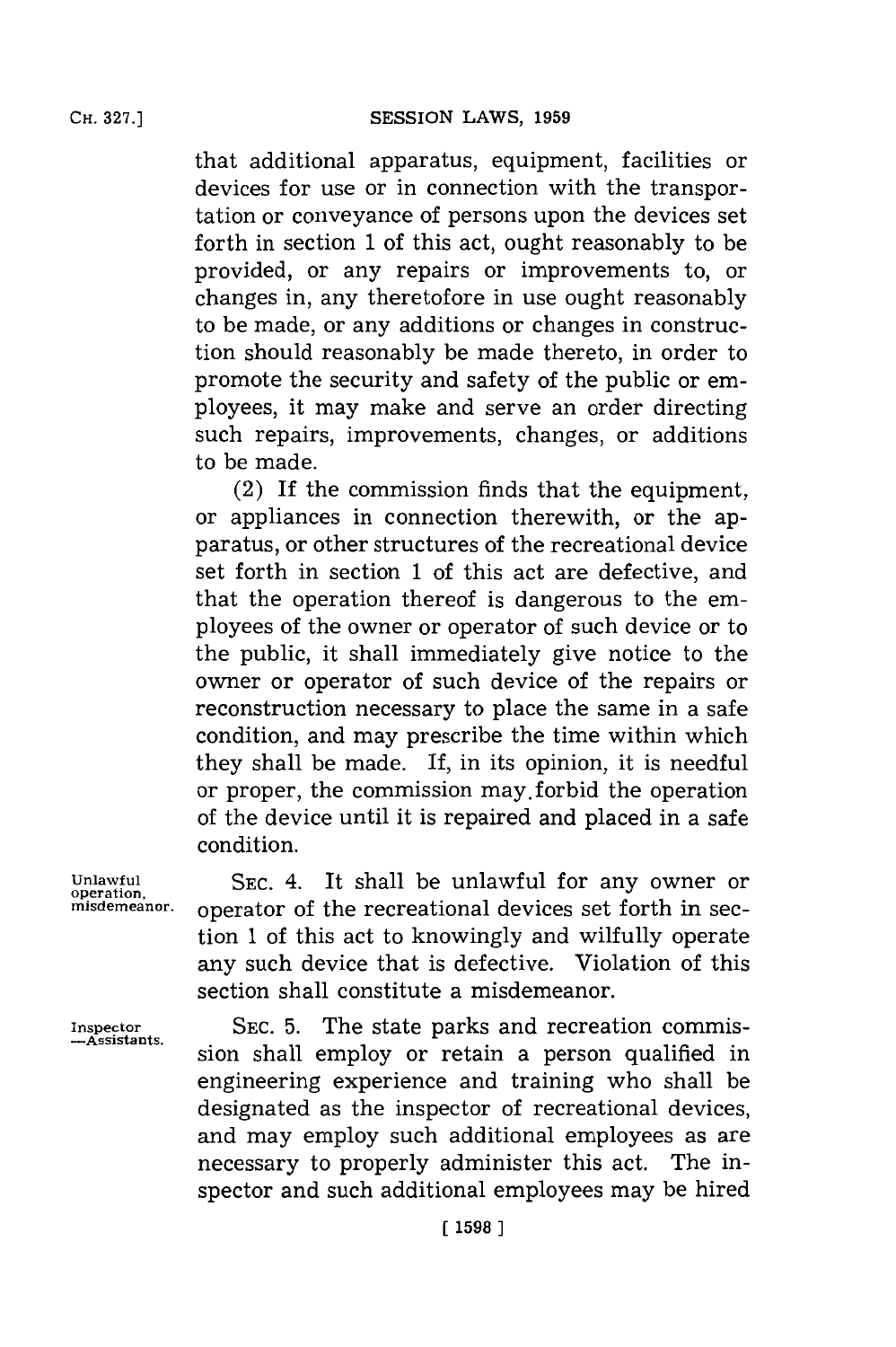on a temporary basis or borrowed from other state departments, or the commission may contract with individuals or firms for such inspecting service on an independent basis. The commission shall prescribe the salary or other remuneration for such service.

**SEC. 6.** The inspector of recreational devices and **Inpector, assitants**his assistants shall inspect all equipment and ap- **Powers and** pliances connected with the recreational devices set forth in section **1** of this act and make such reports of his inspection to the commission as may be required. He shall, on discovering any defective equipment, or appliances connected therewith, rendering the use of the equipment dangerous, immediately report the same to the owner or operator of the device on which it is found, and in addition report it to the commission. If in the opinion of the inspector the continued operation of the defective equipment constitutes an immediate danger to the safety of the persons operating or being conveyed **by** such equipment, the inspector may condemn such equipment and shall immediately notify the commission of his action in this respect: *Provided,* That inspection required **by** this act must be conducted at least once each year.

SEC. 7. The expenses in connection with making **Inspection**<br>inspections under this act shall be paid in the first **bursement**inspections under this act shart be paid in the Hist costs as lies<br>instance by the commission, provided that each  $\frac{-\text{Dispostistic}}{\text{of } \text{nonseys}}}$ . owner or operator of such recreational device shall, upon notification **by** the commission of the amount due, reimburse the commission **for** the costs incurred **by** the commission in making such inspection. The commission shall not charge in excess of ten dollars an hour for the service in making such inspections and in no event shall the total costs of each inspection **for** which the commission is to be reimbursed exceed the sum of two hundred and fifty dollars. In determining the costs to be assessed hereunder, the